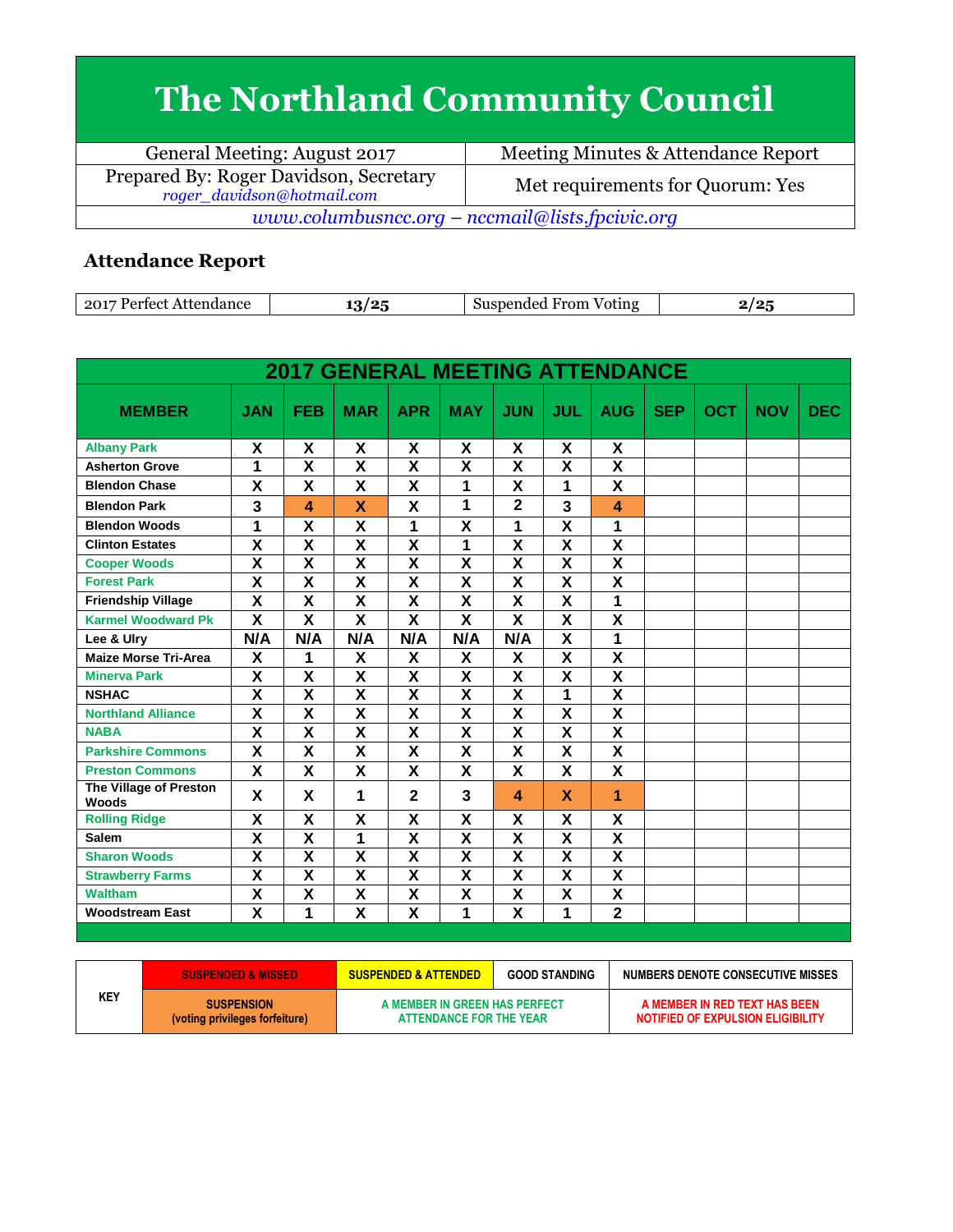| <b>Roll Call</b>                                                                  | Roll was taken. See above chart for details.<br>$\bullet$                                                                                                                                                                                                                                                                                                                                                                                                                                                                                                                                                                                                                                                                         |  |  |  |
|-----------------------------------------------------------------------------------|-----------------------------------------------------------------------------------------------------------------------------------------------------------------------------------------------------------------------------------------------------------------------------------------------------------------------------------------------------------------------------------------------------------------------------------------------------------------------------------------------------------------------------------------------------------------------------------------------------------------------------------------------------------------------------------------------------------------------------------|--|--|--|
|                                                                                   | <b>Liaison Reports</b>                                                                                                                                                                                                                                                                                                                                                                                                                                                                                                                                                                                                                                                                                                            |  |  |  |
| <b>Columbus Fire Department</b><br>Station 24                                     | No report<br>$\bullet$                                                                                                                                                                                                                                                                                                                                                                                                                                                                                                                                                                                                                                                                                                            |  |  |  |
| <b>Columbus Police Department</b><br><b>Officer Scott Clinger</b>                 | Nothing to report, no questions for Officer Clinger either.<br>$\bullet$<br>Please call Officer Clinger if you need anything.                                                                                                                                                                                                                                                                                                                                                                                                                                                                                                                                                                                                     |  |  |  |
| <b>City Attorney's Office</b><br><b>Bill Sperlazza</b>                            | Update regarding the Ramada Inn on Sinclair Road, they<br>$\bullet$<br>had a status conference on July 27th where they reported<br>they had received four qualified offers for the property, two<br>of which wanted to use it for storage and the other two for a<br>retirement facility. Judge McIntosh is hearing the case and<br>they have an injunction hearing on October 19th. They were<br>told if they don't have a sale by then, there will be daily fines,<br>but at least the wrecked cars are getting towed off the<br>property.                                                                                                                                                                                      |  |  |  |
| <b>City of Columbus Community Liaison</b>                                         | No report<br>$\bullet$                                                                                                                                                                                                                                                                                                                                                                                                                                                                                                                                                                                                                                                                                                            |  |  |  |
| Chris Suel (presented by Alicia Ward)<br><b>FACT &amp; Consider Biking</b>        |                                                                                                                                                                                                                                                                                                                                                                                                                                                                                                                                                                                                                                                                                                                                   |  |  |  |
| David Roseman                                                                     | No report<br>$\bullet$                                                                                                                                                                                                                                                                                                                                                                                                                                                                                                                                                                                                                                                                                                            |  |  |  |
| <b>Columbus Public Library Liaison</b><br>Keith Hanson (Karl Road Branch Manager) | No report<br>٠                                                                                                                                                                                                                                                                                                                                                                                                                                                                                                                                                                                                                                                                                                                    |  |  |  |
| <b>Northland Area Business Association</b><br>Dave Cooper                         | No report<br>$\bullet$                                                                                                                                                                                                                                                                                                                                                                                                                                                                                                                                                                                                                                                                                                            |  |  |  |
|                                                                                   | <b>Selected Discussions</b>                                                                                                                                                                                                                                                                                                                                                                                                                                                                                                                                                                                                                                                                                                       |  |  |  |
| <b>Round Table Discussion</b>                                                     | No report<br>$\bullet$                                                                                                                                                                                                                                                                                                                                                                                                                                                                                                                                                                                                                                                                                                            |  |  |  |
| <b>Treasurer</b>                                                                  | <b>NCC Officer Reports</b><br>Electronic report available. Please contact Felix Quachey or<br>$\bullet$                                                                                                                                                                                                                                                                                                                                                                                                                                                                                                                                                                                                                           |  |  |  |
| <b>Felix Quachey</b>                                                              | Roger Davidson via email to request a copy.                                                                                                                                                                                                                                                                                                                                                                                                                                                                                                                                                                                                                                                                                       |  |  |  |
| Secretary<br><b>Roger Davidson</b>                                                | No report<br>$\bullet$                                                                                                                                                                                                                                                                                                                                                                                                                                                                                                                                                                                                                                                                                                            |  |  |  |
| <b>Vice President</b><br>Alicia Ward                                              | Taste of Northland is on hold, the Yelp representative<br>$\bullet$<br>involved has resigned. We hope to still get it done this year<br>but it might not happen till next year.                                                                                                                                                                                                                                                                                                                                                                                                                                                                                                                                                   |  |  |  |
| <b>President</b><br><b>Emmanuel Remy</b>                                          | Thanks to Bill Logan for cooking and for handling the code<br>$\bullet$<br>and graphics, thanks to the NCC officers, thanks to Dave<br>Paul for NCC DEV Committee and a special thank you to all<br>in attendance and all the NCC representatives for their time<br>and commitment.<br>Always get questions about why we are not an area<br>$\bullet$<br>commission, the NCC predates the area commission and it<br>works to our favor. NCC is the largest area organization in<br>Columbus.<br>Thank you to Representative David Leland for attending our<br>$\bullet$<br>event as well as all the things he does for the NCC.<br>Also, thanks to all the spouses and family members of<br>$\bullet$<br>representatives as well. |  |  |  |
| <b>Nominating Committee</b>                                                       | <b>NCC Committee Reports</b><br>No report<br>$\bullet$                                                                                                                                                                                                                                                                                                                                                                                                                                                                                                                                                                                                                                                                            |  |  |  |
| <b>Banquet Committee</b>                                                          | No report<br>$\bullet$                                                                                                                                                                                                                                                                                                                                                                                                                                                                                                                                                                                                                                                                                                            |  |  |  |
| <b>Independence Day Parade Committee</b><br>Web site is northlandparade.org       | No report<br>$\bullet$                                                                                                                                                                                                                                                                                                                                                                                                                                                                                                                                                                                                                                                                                                            |  |  |  |
| <b>Development Committee</b><br>Dave Paul, Chair                                  | Report distributed via email.<br>$\bullet$<br>Thank you to all the committee members, appreciate your<br>$\bullet$<br>time. If your civic association doesn't have a representative<br>on the Dev Committee, please consider it.                                                                                                                                                                                                                                                                                                                                                                                                                                                                                                  |  |  |  |